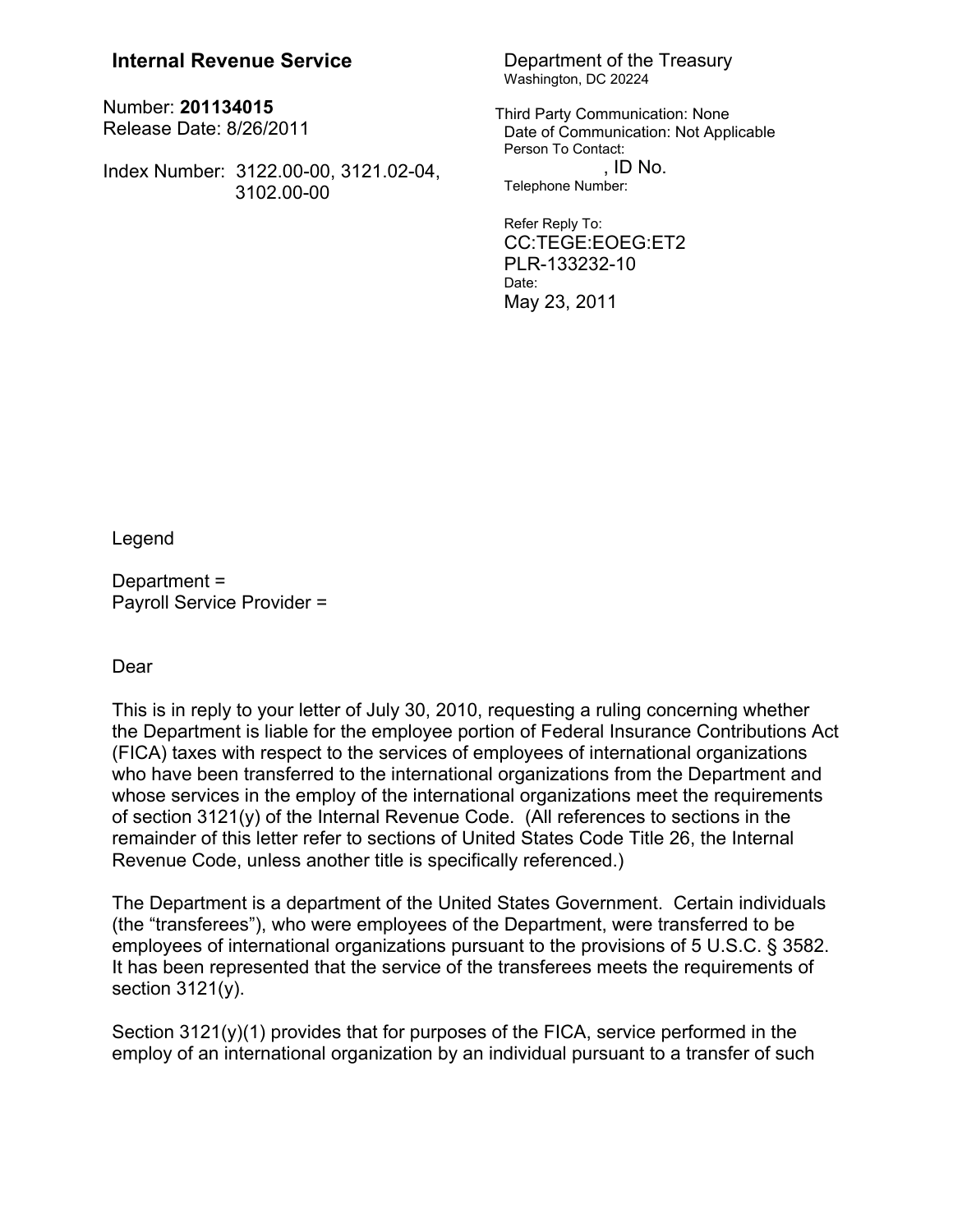PI R-133232-10 2

individual to such international organization pursuant to 5 U.S.C. § 3582, shall constitute "employment" if --

 (A) immediately before such transfer, such individual performed service with a Federal agency which constituted "employment" under section 3121(b) for purposes of the taxes imposed by sections 3101(a) and 3111(a) (i.e., Old-Age, Survivors, and Disability Insurance Tax (OASDI), or social security taxes], and

(B) such individual would be entitled, upon separation from such international organization and proper application, to reemployment with such Federal agency under 5 U.S.C. § 3582.

Section  $3121(y)(2)$  defines "Federal agency" as an agency as defined in 5 U.S.C. § 3581(1). Section 3121(y)(2) provides that the term "international organization" has the meaning provided such term by 5 U.S.C. § 3581(3).

The Department recently learned that its payroll service provider (Payroll Service Provider) failed to collect FICA taxes for several years from the transferees during their period of employment with the international organization which met the requirements of section 3121(y) as described above. Under Office of Personnel Management procedures, the Payroll Service Provider should have billed transferees for their share of FICA taxes as the taxes were due and collected the tax from the transferees, but the Payroll Service Provider failed to do this billing on a timely basis, You indicate that most of the overdue employee FICA taxes with respect to years within the applicable statute of limitations have now been paid by the transferees. However, certain of the transferees who were not timely billed for FICA have informed the Department that they do not believe they should be required to pay these overdue taxes to the Department. The Department has not yet paid the employer FICA taxes with respect to these transferees. The Department was informed that there is no procedure under these circumstances where the employer could pay only the employer's share of FICA tax without also paying the employee's share of these taxes. This ruling relates to years at issue that are within the applicable period of limitations for assessment of the FICA taxes.

You have requested a ruling on the following issue: Is the Department liable under sections 3102(a) and (b) and 3122 for the employee portion of the FICA tax on wages paid for the transferee's services with an international organization that meets the requirements of section 3121(y) and 5 U.S.C. § 3582, where the Department is unable to collect the FICA taxes from the transferee?

FICA taxes are imposed on wages, which is defined as all remuneration for employment unless specifically excepted. FICA tax consists of (a) the Old-Age, Survivors, and Disability Insurance Tax (OASDI, or social security tax), imposed by sections 3101(a) (employee portion) and 3111(a) (employer portion) of the Internal Revenue Code, and (b) the Hospital Insurance Tax (Medicare tax), imposed by sections 3101(b) (employee portion) and 3111(b) (employer portion). Section 3102(a) provides the employee portion of FICA taxes imposed by section 3101 shall be collected by the employer of the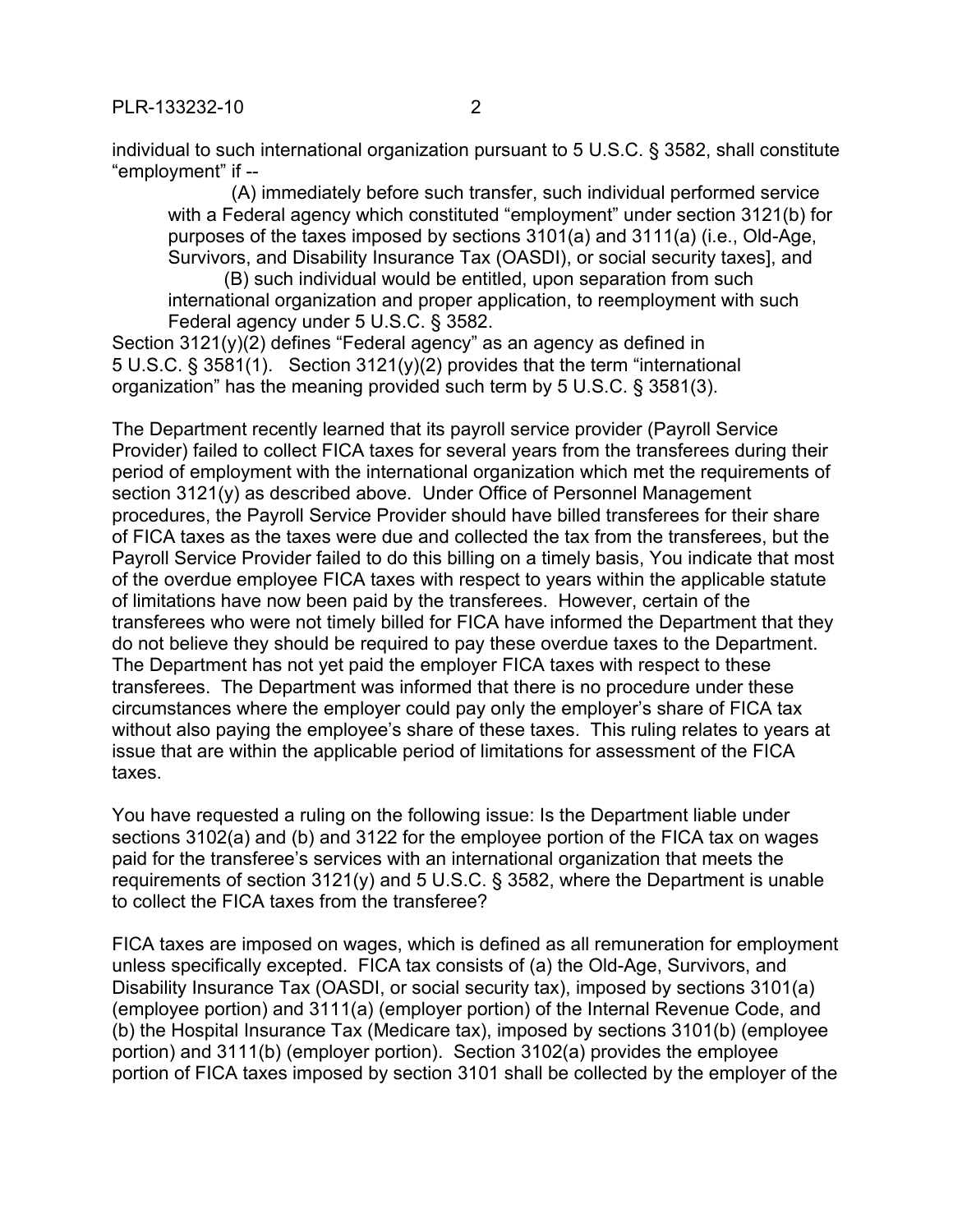PI R-133232-10 3

taxpayer, by deducting the amount of the tax from the wages as and when paid. Section 3102(b) provides that every employer required so to deduct the tax shall be liable for the payment of such tax, and shall be indemnified against the claims and demands of any person for the amount of any such payment made by such employer. The term employment is defined in section 3121(b) with certain specific exceptions. Section 3121(b)(5) provides an exception for certain federal employment and generally provides which federal service is subject to social security tax.

Section  $3121(y)(1)$  provides that for purposes of the FICA, service performed in the employ of an international organization by an individual pursuant to a transfer of such individual to such international organization pursuant to 5 U.S.C. § 3582, shall constitute "employment" for FICA tax purposes (social security tax and Medicare tax) if –

(A) immediately before such transfer, such individual performed service with a Federal agency which constituted "employment" under section 3121(b) for purposes of the taxes imposed by sections 3101(a) and 3111(a) [OASDI, or social security taxes], and

(B) such individual would be entitled, upon separation from such international organization and proper application, to reemployment with such Federal agency under 5 U.S.C. § 3582.

An employee who is transferred to an international organization terminates employment with the United States government and becomes an employee of the international organization. The transfers are authorized in 5 U.S.C. § 3582, which provides that, if certain requirements are met, a transferring employee may retain many rights and benefits of federal employment, and may retain a right of reemployment by the federal government when employment with the international organization is terminated. Under 5 USC § 3582(a)(1), an employee transferred from an agency to an international organization retains retirement coverage, rights, and benefits, provided that necessary employee deductions and agency contributions in payment for the coverage, rights, and benefits for the period of employment with the international organization are currently deposited in the system's fund or depository, and such service for the period of employment with the international organization is treated as creditable service for purposes of the federal government retirement system. However, such service is not considered creditable service for federal retirement if it forms the basis for an annuity or pension under the retirement system of the international organization.

Section 3121(b)(15) provides an exception from the definition of employment under the FICA for service performed in the employ of an international organization, except service which constitutes "employment" under section 3121(y).

Section 3122 provides the general rule that in the case of FICA tax with respect to services performed in the employ of the United States, the determination of the amount of remuneration for the services, and the return and payment of the taxes imposed by this chapter (chapter 21 of the Internal Code, the FICA) shall be made by the head of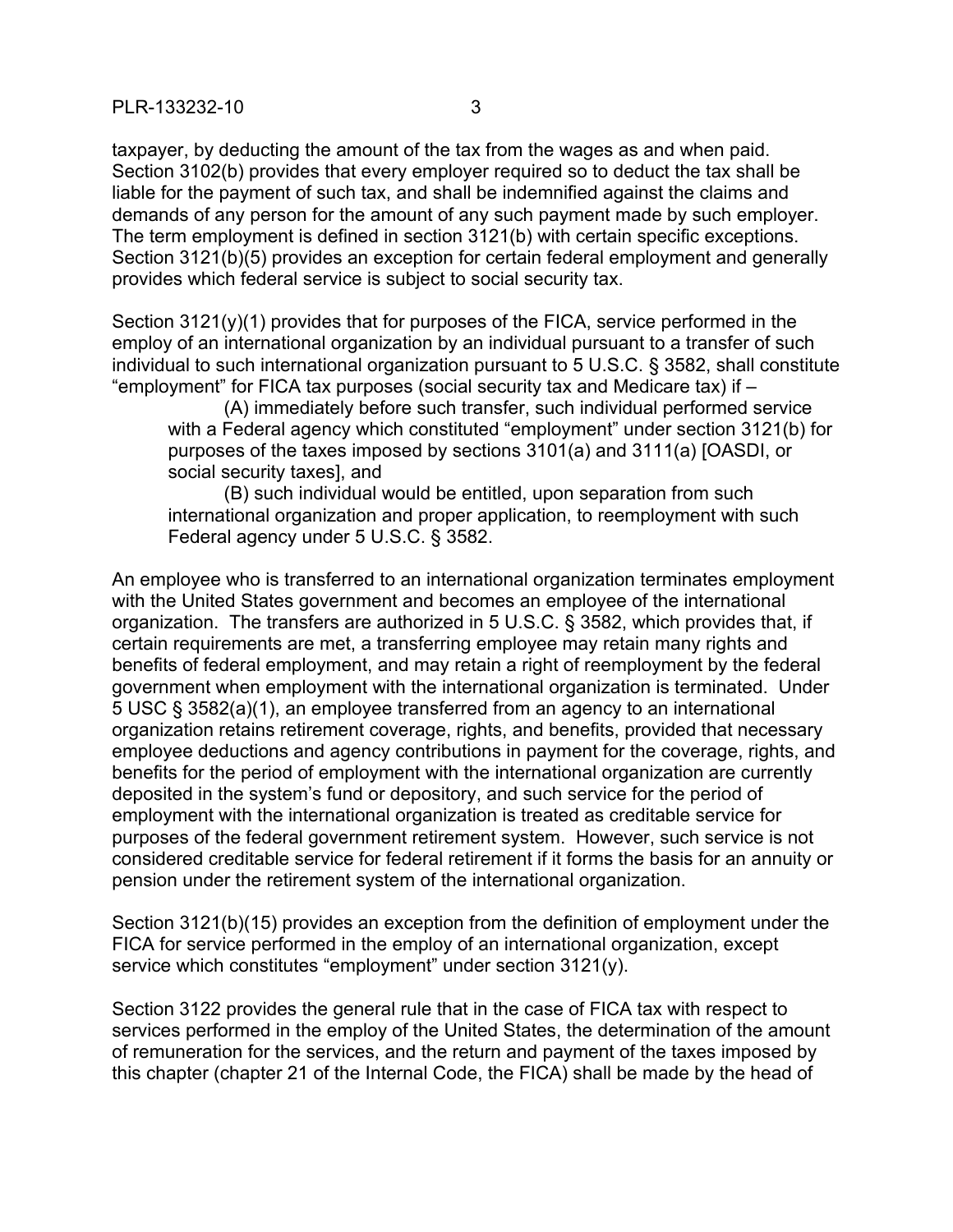PLR-133232-10 4

the Federal agency having control of the services, or by such agents as such head may designate. Section 3122 provides a special rule that in the case of the taxes imposed by this chapter with respect to services performed in the employ of an international organization pursuant to a transfer to which the provisions of section 3121(y) are applicable, the determination of the amount of remuneration for such service, and the return and payment of the taxes imposed by this chapter, shall be made by the head of the Federal agency from which the transfer was made. Section 3122 also provides that nothing in section 3122 shall be construed to affect the Secretary's authority to determine under section 3121(a) and (b) whether any such service constitutes employment, the periods of such employment, and whether remuneration paid for any such service constitutes wages.

Section 3102(e) provides that in the case of any payments of wages for services performed in the employ of an international organization pursuant to a transfer to which the provisions of section  $3121(y)$  are applicable---

(1) section 3102(a) shall not apply,

(2) the head of the agency from which the transfer was made shall separately include on the statement required under section 6051 –

(A) the amount determined to be the amount of the wages for such service, and

(B) the amount of the tax imposed by section 3101 on such payments, and (3) the tax imposed by section 3101 on such payments shall be paid by the employee.

The Office of Personnel Management has established procedures for the payment of the tax by Federal agencies in Benefits Administration Letter 95-105 dated October 20, 1995. The letter states that for international organization service both within and outside the United States, the Federal agency from which the employee transfers is responsible for computing and billing owed FICA tax, both employer and employee shares, and for the payment of collected FICA tax. The letter further states that an agency must submit the employer share of FICA tax even when an employee fails to submit payment of the employee portion of FICA tax.

Generally, the employer pays both the employer and employee portion of FICA taxes and reports them on Form 941, Employer's Quarterly Federal Tax Return. There are limited procedures under which employers can pay employer FICA tax only without employee FICA taxes on an amount of wages. These procedures apply only in the following three situations: (1) uncollected employee FICA tax on tips; (2) uncollected employee FICA tax on certain group term life insurance provided to retirees; and (3) sick pay paid by third parties in situations where the third party has withheld the FICA tax and reported the amounts of sick pay paid to the common law employer. The Form 941 has lines providing for adjustments of the employer's liability for FICA taxes with respect to such amounts to reflect that the employer is not paying the employee portion of FICA taxes. These three situations are the only situations in which employers can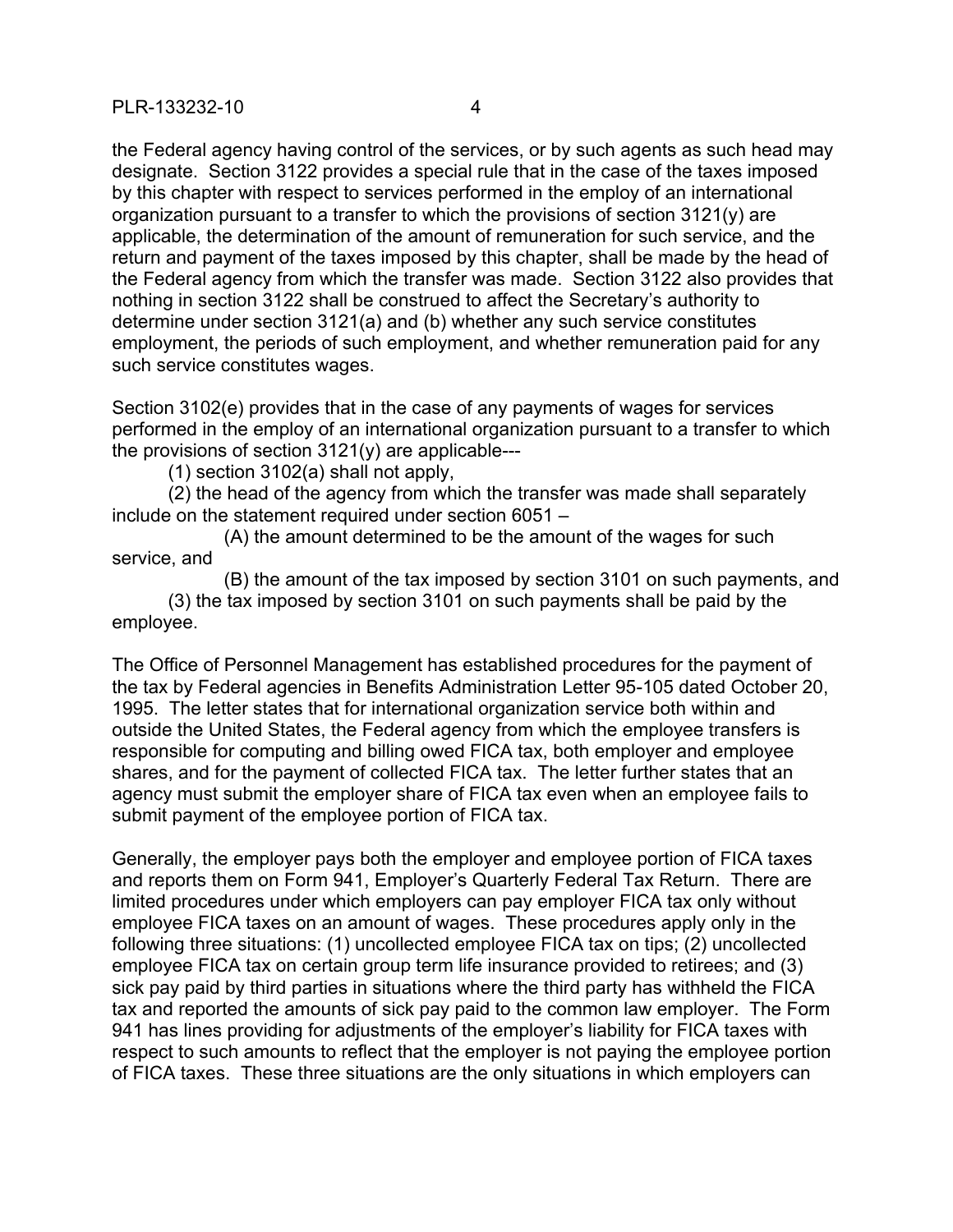$\overline{a}$ 

pay the employer tax without the employee portion and make current period adjustments on Form 941 to reflect no liability for the employee FICA tax. There is no such procedure applicable for purposes of FICA taxes with respect to service that is employment pursuant to section 3121(y).

Section 3122 provides that, in the case of employment described in section 3121(y), the return and payment of the taxes imposed by the FICA shall be made by the head of the Federal agency from which the transfer is made. Section 3122 also provides that nothing in section 3122 shall be construed to affect the Secretary's authority to determine under section 3121(a) and (b) whether any such service constitutes employment, the periods of such employment, and whether remuneration paid for any such service constitutes wages. This power to determine whether any service constitutes employment and whether remuneration is wages in effect gives the Secretary the authority to determine under section 3122 when liability exists for FICA taxes and the procedures and forms under which such FICA taxes will be paid. Section 3102(e) clarifies that the transferee remains liable for the employee portion of FICA taxes with respect to such services even though the federal agency from which the transfer is made cannot deduct the employee portion of the FICA taxes from the wages of the transferee. The wages are paid by the international organization and therefore the employee must pay the employee portion of the FICA taxes, but under the procedures established pursuant to section 3122.

The employee portion of the FICA tax is paid to and collected by the Federal agency from which the transfer was made to enable the Federal agency to pay both the employer and employee portion of FICA taxes and include the wages on its Form 941, Employer's Quarterly Federal Tax Return, under the procedure set forth for payment of the tax with respect to section 3121(y) employment pursuant to section 3122. Under section 3122, the Federal agency is liable for the payment of the employer and employee portion of the FICA taxes with respect to employment under section 3121(y). Under section 3102(e) and the procedure under section 3122 for payment of the FICA taxes, the transferee is liable for the payment of the employee portion of the FICA taxes to the Department, and such liability is not extinguished by the payment of the employee portion of the FICA tax by the Department without collection from the transferee.<sup>1</sup>

 $1$  Note that if an employer pays the employee portion of FICA taxes without collecting the taxes from the employee, the amount of the FICA employee tax paid by the employer is includible in the gross income of the employee and additional wages for employment tax purposes (including FICA and income tax withholding). See Rev. Rul. 86-14, 1986-1 C.B. 304.